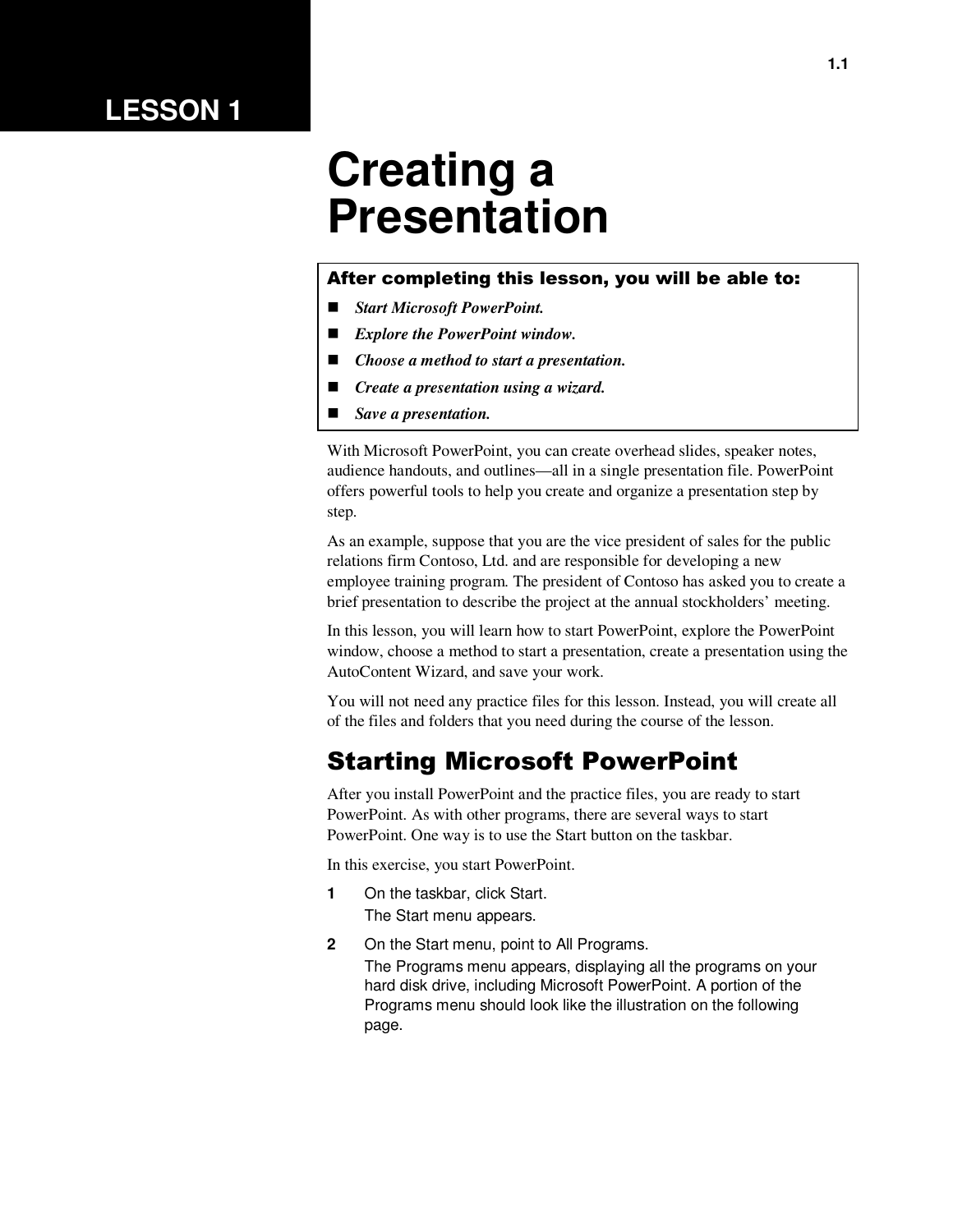If you have installed PowerPoint 2002 as a separate program, your menu might look different.

| Microsoft Access         |
|--------------------------|
| Microsoft Excel          |
| Microsoft PowerPoint     |
| <b>Wi</b> Microsoft Word |

**3** Click the Microsoft PowerPoint icon to start PowerPoint.

## tip

You can also start PowerPoint by creating a shortcut icon on the Windows desktop. Simply double-click a shortcut icon to start its associated program. To create a shortcut, click the Start button, point to All Programs, right-click Microsoft PowerPoint, point to Send To, and then click Desktop (create shortcut).

A desktop shortcut is represented by an icon with a curved arrow in the left corner.

## Exploring the PowerPoint Window

When Microsoft PowerPoint opens, it displays the program window. A **window** is an area of the screen that is used to display a PowerPoint program or presentation window. The **presentation window** is the electronic canvas on which you type text, draw shapes, create graphs, add color, and insert objects. As with any Microsoft Windows XP program, you can adjust the size of the PowerPoint and presentation windows with the Minimize and Restore Down/Maximize buttons, and you can close PowerPoint or the presentation window with the Close button.

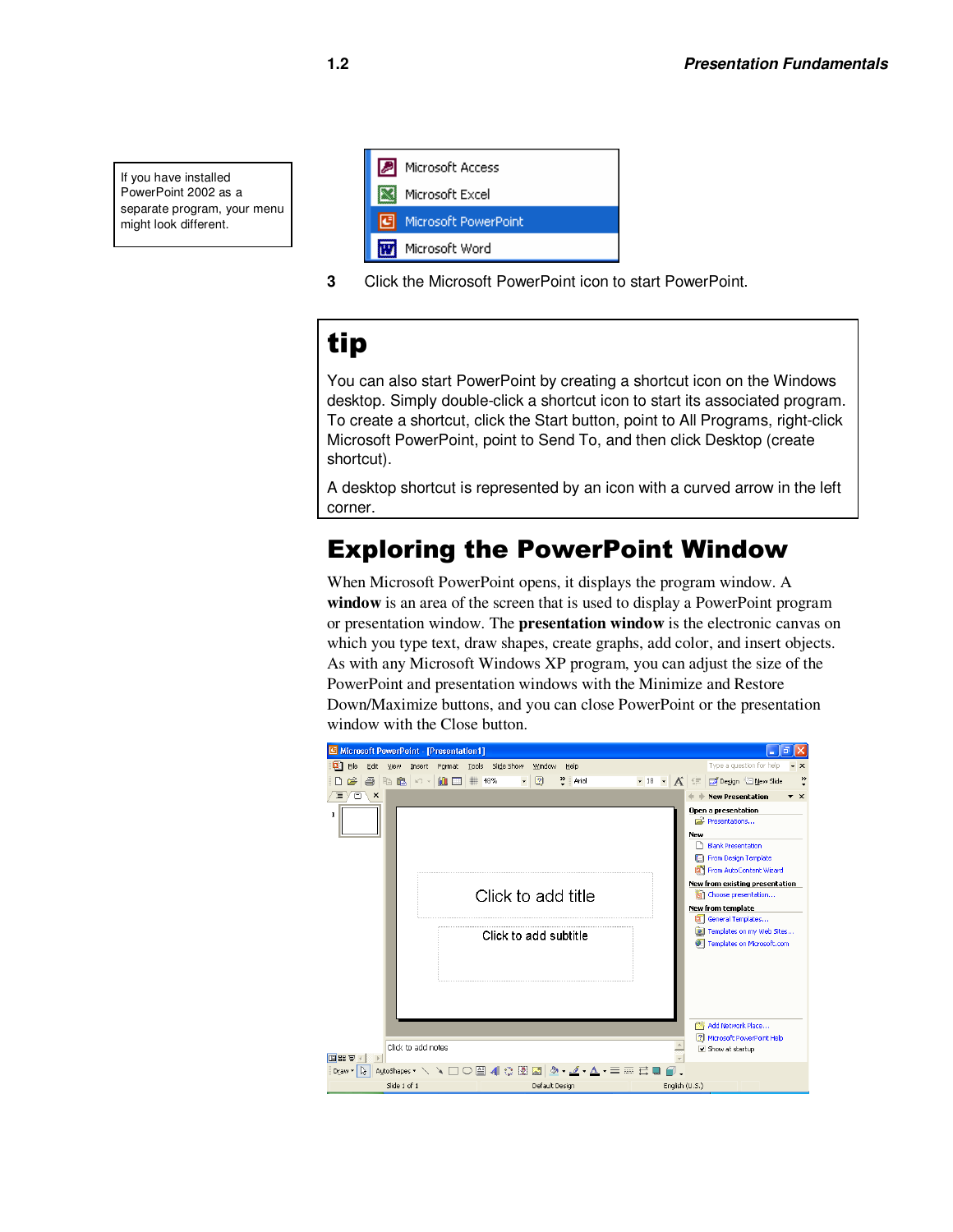Along the top of the PowerPoint window are the menus and buttons you use to perform the most common presentation tasks. Another row of buttons might appear along the left side and on the bottom of the screen. The **menus** are lists of commands or options available in PowerPoint. The buttons you see are organized on **toolbars**. Toolbar buttons are shortcuts to commonly used menu commands and formatting tools. You simply click a button on the appropriate toolbar for one-step access to tasks such as formatting text and saving a presentation.

#### Toolbar Options

The Standard and Formatting toolbars are located directly below the menu bar. When PowerPoint is first started, the Standard and Formatting toolbars appear on the same row to save window space. Only the most commonly used commands appear on the toolbars. The toolbars on your computer might display buttons different from the ones shown in the figures in this lesson. To see the rest of the commands on either toolbar, click the Toolbar Options down arrow, shown in the margin. Once you use a button on the Toolbar Options list, it replaces a less frequently used button on the visible part of the toolbar. In this book, if you are instructed to click a button and you don't see it, click the Toolbar Options down arrow to display all of the buttons on a toolbar.

PowerPoint uses personalized menus and toolbars. When you click a menu name, a short menu appears, containing the most frequently used commands. To make the complete long menu appear, you can leave the pointer over the menu name for several seconds, you can double-click the menu name, or you can click the menu name and then click the small double arrow at the bottom of the short menu. When the long menu is displayed, the commands that did not appear on the short menu are in light gray.

#### Outline/Slides Pane

The default view, Normal, is made up of three panes: Outline/Slides, Slide, and Notes. The **Outline/Slides pane** has tabs that allow you to alternate between an outline of the slide text (the Outline tab) and a list of the presentation's slides displayed as thumbnails (Slides tab). The **Slide pane** shows the slide as it will appear in the presentation. The **Notes pane** is where you enter speaker notes. You can resize any of the panes by dragging the gray bar that separates them.

#### Task Pane

At the right side of the PowerPoint window is the **task pane**, as shown in the illustration on the following page. The task pane displays commands and features you use often in working with presentations. Task panes let you work with commands without having to display menus or use toolbar buttons. Some task panes display automatically. For example, the New Presentation task pane opens along with PowerPoint each time the program starts. Other task panes display in response to a specific request. For example, when you tell PowerPoint you want to insert a clip art picture, the Insert Clip Art task pane opens to help you find a picture.

When the Standard and Formatting toolbars share one row, you can't see all the buttons, but you can access other buttons by clicking the Toolbar Options down arrow at the end of the toolbar.

You can turn off the personalized menus feature so that all commands appear all the time on the menus. On the Tools menu, click Customize, click the Options tab, clear the Menus Show Recently Used Commands First check box, and then click Close.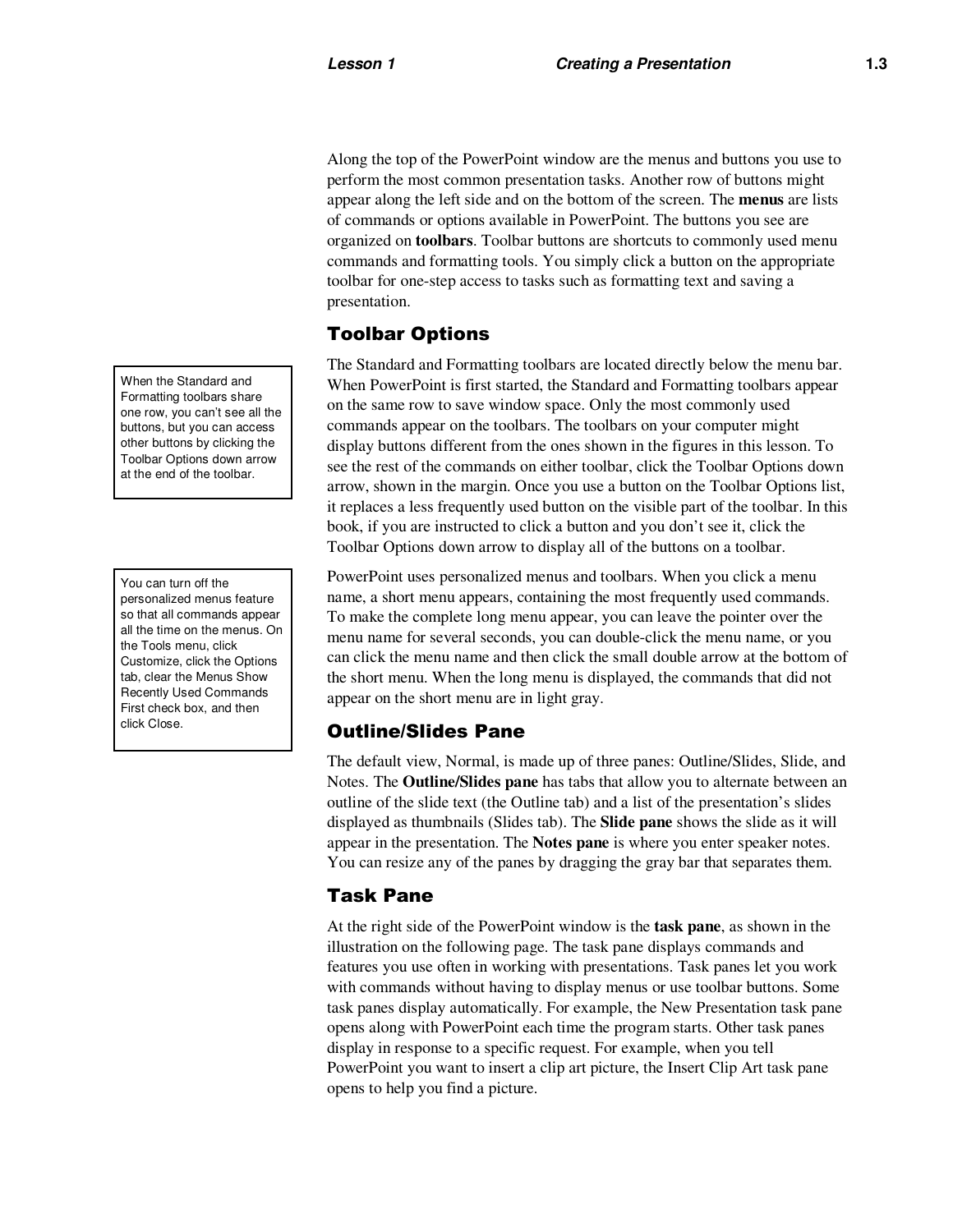To open the task pane manually, click Task Pane on the View menu. This command opens the task pane if it is hidden or closes it if it is open.

You can quickly switch from one task pane to another by clicking the Other Task Panes down arrow on any task pane to display the other task panes. When you're finished with a task pane, click its Close button to hide it.



At the bottom of the Outline/Slides pane are view buttons that allow you to display the presentation's slides in different ways. When you first open PowerPoint, the presentation is displayed in Normal view.

Messages appear at the bottom of the window in an area called the **status bar**. These messages describe what you are seeing and doing in the PowerPoint window as you work.

To find out about different items on the screen, you can display a **ScreenTip***.* Click the What's This? command on the Help menu, and then click the item about which you want information. A box appears, telling you more about the item. To display a ScreenTip for a toolbar button, you simply place the pointer over the button without clicking it, and a ScreenTip appears, telling you the name of the button, as shown in the margin.

#### **ScreenTip**

In this exercise, you personalize the Window menu and display a ScreenTip for a button.

- **1** On the menu bar, click Window. The Window menu appears.
- **2** Click the arrows at the bottom of the Window menu to view the expanded menu.

The expanded menu appears.

- **3** Click Next Pane.
- **4** On the menu bar, click Window again.

You can turn toolbar ScreenTips on and off. On the Tools menu, click Customize, click the Options tab, clear the Show ScreenTips on toolbars check box, and then click Close.

You can also view the expanded menu by clicking the menu and waiting a few seconds for the expanded menu to appear.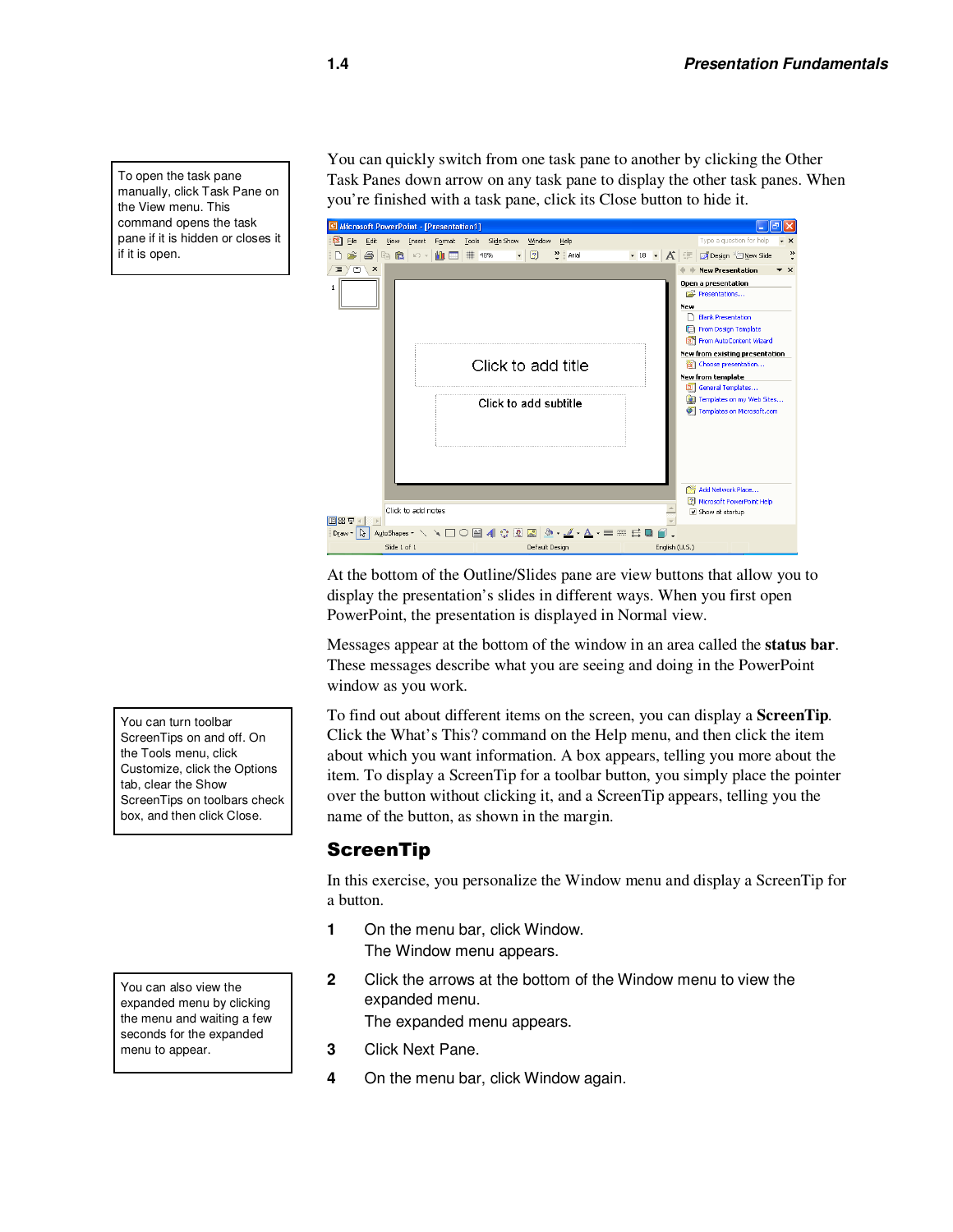Notice that the Next Pane is now displayed on the Window menu. PowerPoint has personalized the Window menu for you.

#### Slides Tab

In this exercise, you look at the Slides tab and use the Other Task Panes menu.

- **1** Position the pointer on the slide icon in the Slides tab of the Outline/Slides pane.
	- A ScreenTip appears when you position the pointer over the icon.
- **2** Click the Other Task Panes down arrow. The Other Task Panes menu opens.
- **3** Click an empty place anywhere in the PowerPoint window. The Other Task Panes menu closes, leaving the New Presentation task pane open.

### Choosing a Method to Start a Presentation

The New Presentation task pane can help you work with existing presentations as well as create new ones. If you have already created a presentation, you will find its name listed in the Open a presentation section of the task pane. If you want to create a new presentation, you can simply start adding text to the blank presentation in the Slide pane or use the options in the New section of the task pane.

- Click Blank Presentation to start a new presentation from scratch.
- Click From Design Template to apply one of PowerPoint's design templates to a new, blank presentation.
- Click From AutoContent Wizard to let PowerPoint help you with both presentation content and a design.

### Creating a Presentation Using a Wizard

Creating a presentation with the AutoContent Wizard can save you time by helping you organize and write the presentation. The wizard takes you through a step-by-step process, prompting you for presentation information, beginning with the **title slide**, which is the first slide in the presentation.

In this exercise, you create a presentation using the AutoContent Wizard.

**1** In the New Presentation task pane, click From AutoContent Wizard under New.

The New Presentation task pane closes and the AutoContent Wizard dialog box opens, displaying the Start screen. On the left side of the dialog box is a list of the screens in the wizard.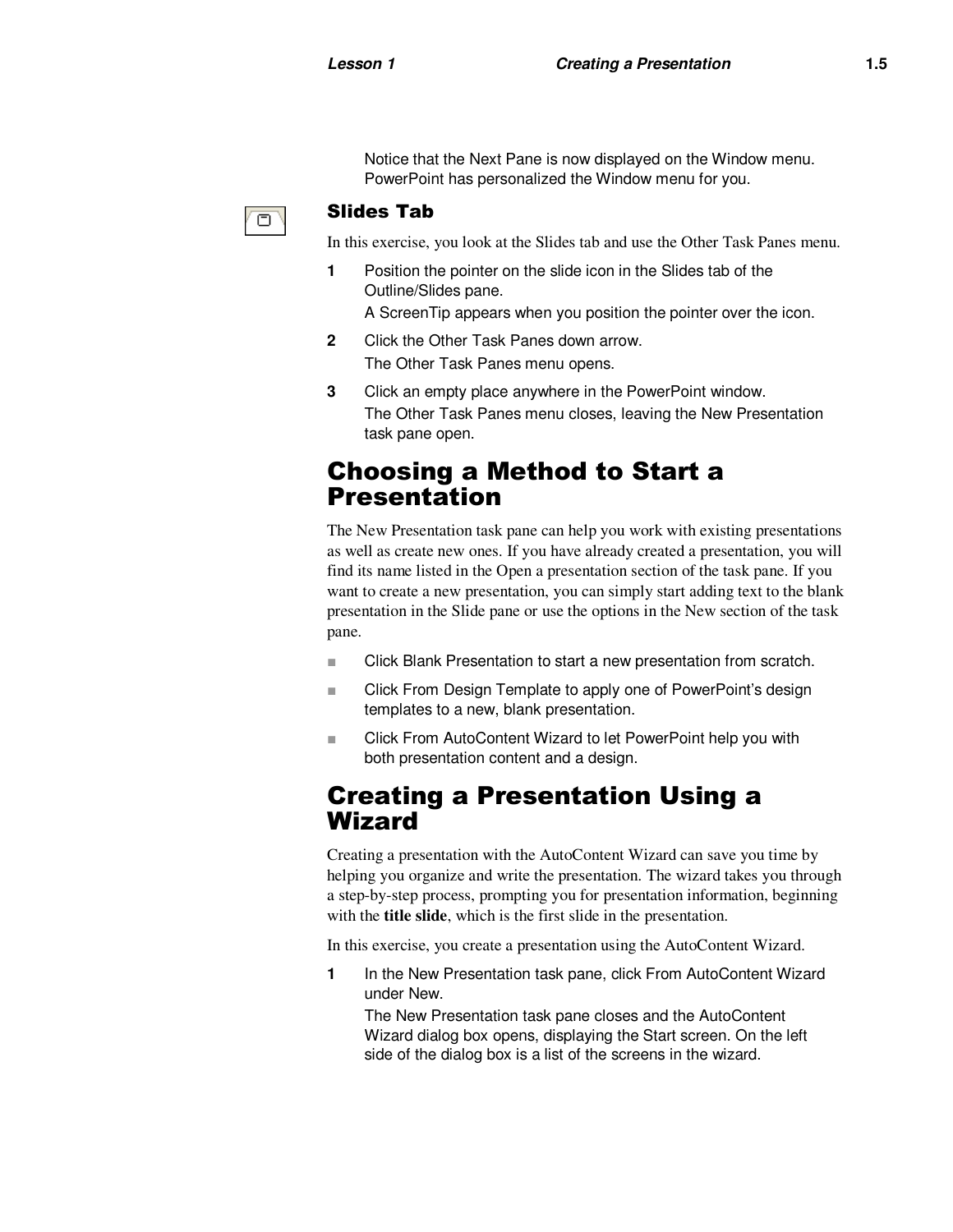## tip

If the Office Assistant appears, click No, don't provide help now in the help screen.

- **2** Read the introduction, and then click Next. The second screen in the AutoContent Wizard appears, and the square next to Presentation type on the left of the dialog box turns green to indicate that this is the current screen. The AutoContent Wizard prompts you to select a presentation type. To help you identify presentation types quickly, the wizard organizes presentations by category.
- **3** Click Projects.
- **4** In the list on the right, click Project Overview.

| <b>AutoContent Wizard - [Project Overview]</b>                                     |                                                                                                                                                                                                                   |  |  |
|------------------------------------------------------------------------------------|-------------------------------------------------------------------------------------------------------------------------------------------------------------------------------------------------------------------|--|--|
| Start<br>Presentation type<br>Presentation style<br>Presentation options<br>Finish | Select the type of presentation you're going to give<br>Project Overview<br>All<br>Reporting Progress or Status<br>Project Post-Mortem<br>General<br>Corporate<br>Projects<br>Sales / Marketing<br>Carnegie Coach |  |  |
|                                                                                    | Add<br>Remove                                                                                                                                                                                                     |  |  |
| Cancel<br>$<$ Back<br>Next<br>Finish                                               |                                                                                                                                                                                                                   |  |  |

**5** Click Next.

The AutoContent Wizard now prompts you to select a media type for the presentation.

- **6** Click the On-screen Presentation option if necessary to select that presentation type.
- **7** Click Next.

The AutoContent Wizard now prompts you to enter information for the title slide and for footer information to be included on each slide.

- **8** Click in the Presentation title box, type **New Employee Training Program** and then press Tab.
- **9** In the Footer box, type **Contoso, Ltd**.
- **10** Verify that the Date last updated and the Slide number check boxes are selected.

In the steps throughout this book, bold type indicates text that you should type exactly as it appears. If you make a mistake as you type the information, press Backspace to delete the error, and then type the correct text.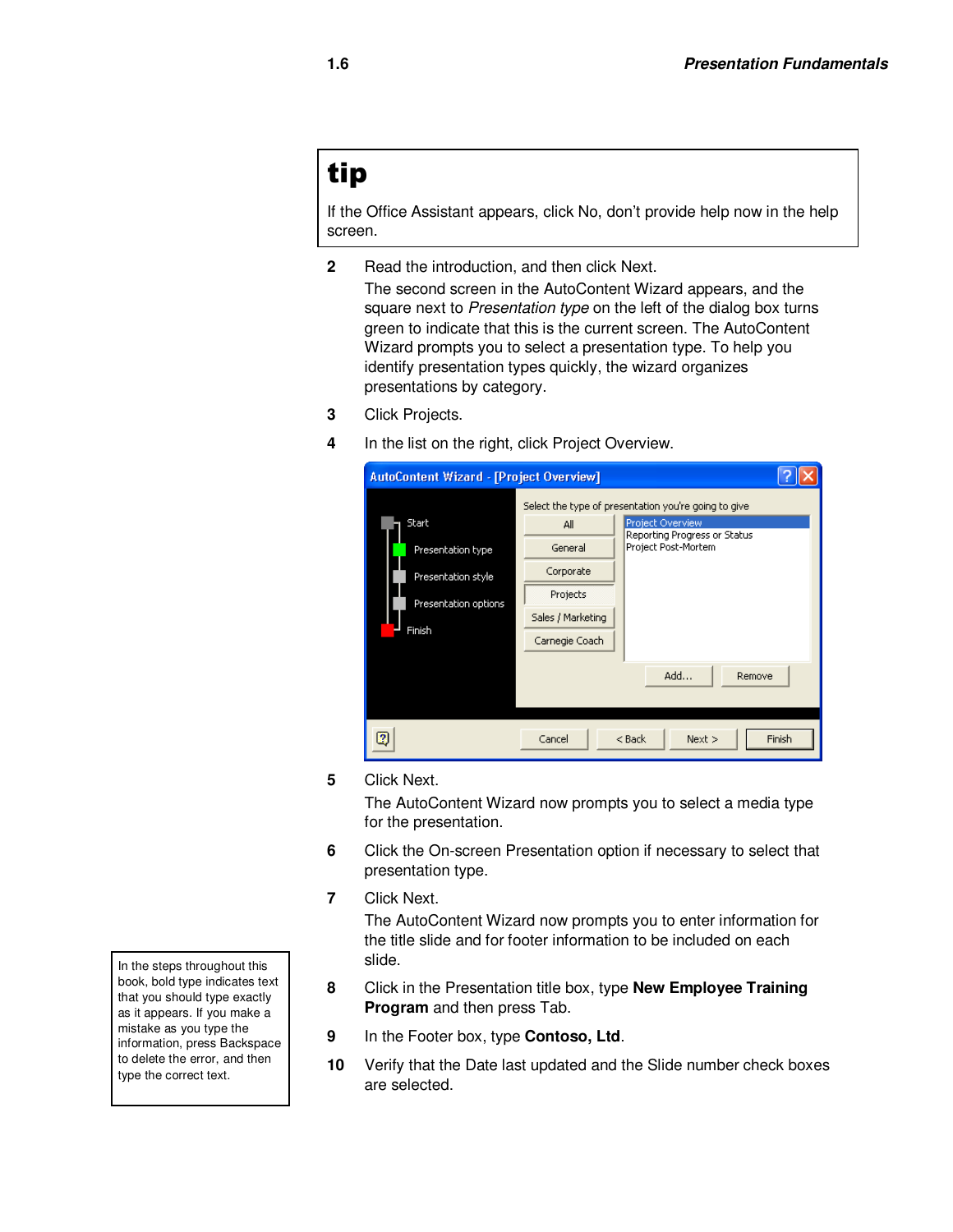

If you want to change any of the information you previously entered, click the Back button.

Almost every dialog box includes a question mark button in the upper-right corner of its window. When you click this button and then click any dialog box control, a Help window appears that explains what the control is and how to use it.

The Places Bar along the left side of the Save As dialog box provides convenient access to commonly used locations for saving files.

**11** Click Next, and then click Finish.

The PowerPoint presentation window appears with content provided by the AutoContent Wizard in outline form in the Outline tab of the Outline/Slides pane and the title slide in the Slide pane. The name on the title slide is the name of the registered user.

## Saving a Presentation

The work you have completed so far is stored only in your computer's temporary memory. To save your work for further use, you must give the presentation a name and store it on your computer's hard disk drive.

The first time you save a new presentation, the Save As dialog box opens when you choose the Save command. In the Save As dialog box, you can name the presentation and choose where to save it. Once you name a presentation, you can save the changes you just made by clicking the Save button on the Standard toolbar or by selecting Save on the File menu. In other words, the newer version overwrites the original version. If you want to keep both the original file and the new version, you can choose the Save As command on the File menu to save the new version with a new name.

In this exercise, you save a presentation.

- **1** On the Standard toolbar, click the Save button. PowerPoint displays the Save As dialog box, as shown in the
	- illustration on the following page. The text in the box next to the label File name is selected so that you can type a presentation name.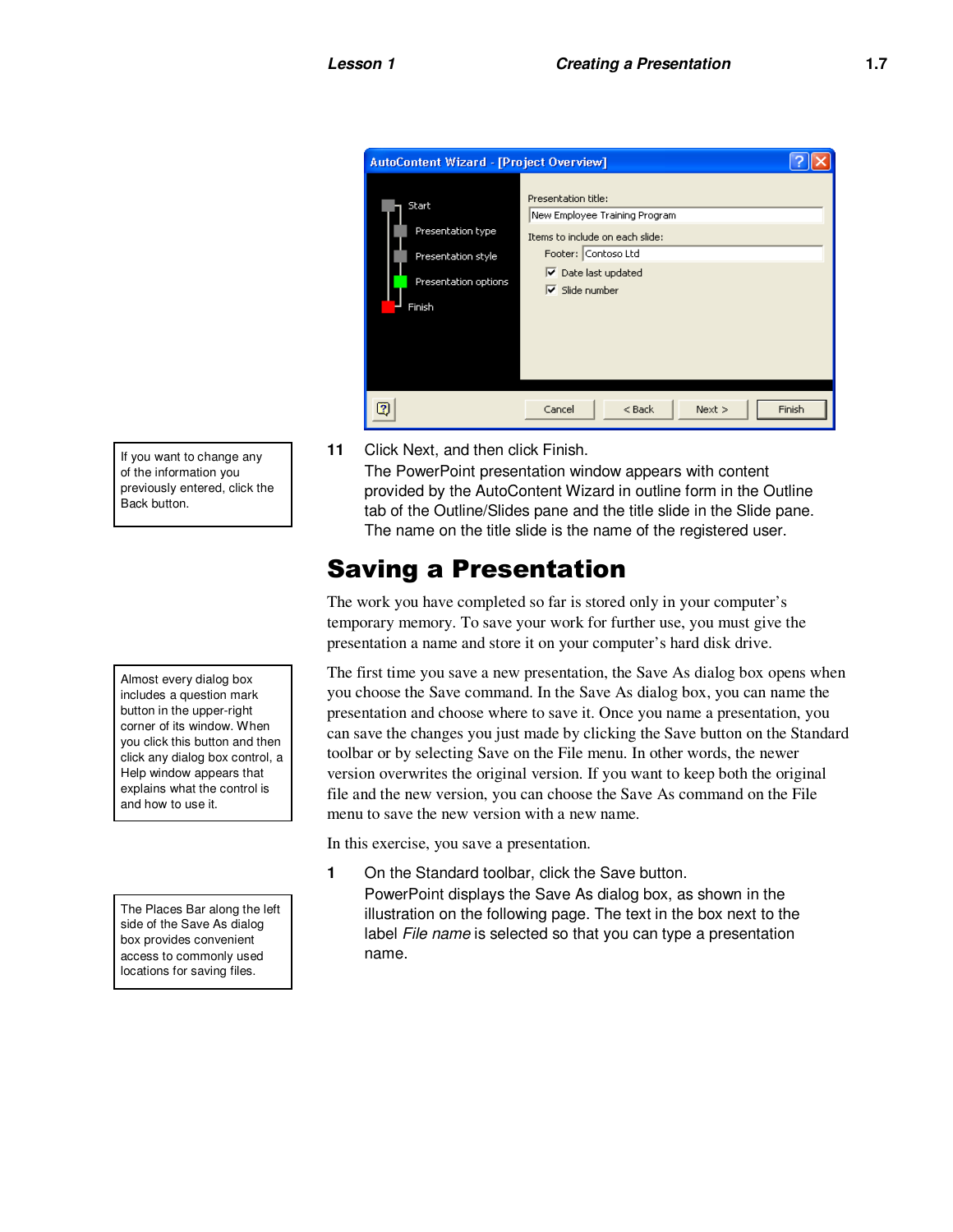

**2** In the File Name box, type Contoso Employee Training Report Pres 01.

The word Pres in the file name is an abbreviation for Presentation.

- **3** Click the Save In down arrow, and then click drive C.
- **4** In the list of file and folder names, double-click the Presentation Fundamentals Practice folder, and then double-click the Lesson01 folder.
- **5** Click Save or press Enter to save the presentation. The title bar name changes from Presentation1 to Contoso Employee Training Report Pres 01.

## tip

PowerPoint saves presentations for recovery in case the program stops responding or you lose power. PowerPoint saves the changes in a recovery file based on the settings in the AutoRecover save features. On the Tools menu, click Options, click the Save tab, select the Save AutoRecover info check box, specify the period of time in which to save, and then click OK.

## Lesson Wrap-Up

This lesson covered how to start PowerPoint, explore the PowerPoint window, choose a method to start a presentation, create a presentation using the AutoContent Wizard, and save a presentation.

If you are continuing to the next lesson:

■ On the File menu, click Close. If PowerPoint prompts you to save changes, click Yes.

PowerPoint saves any changes and closes the presentation.

To create a new presentation from existing slides, click File on the menu bar, click Save As, type a new name in the File name box, and then click Save.

If your hard disk uses a letter other than C, substitute the appropriate drive letter in place of C.